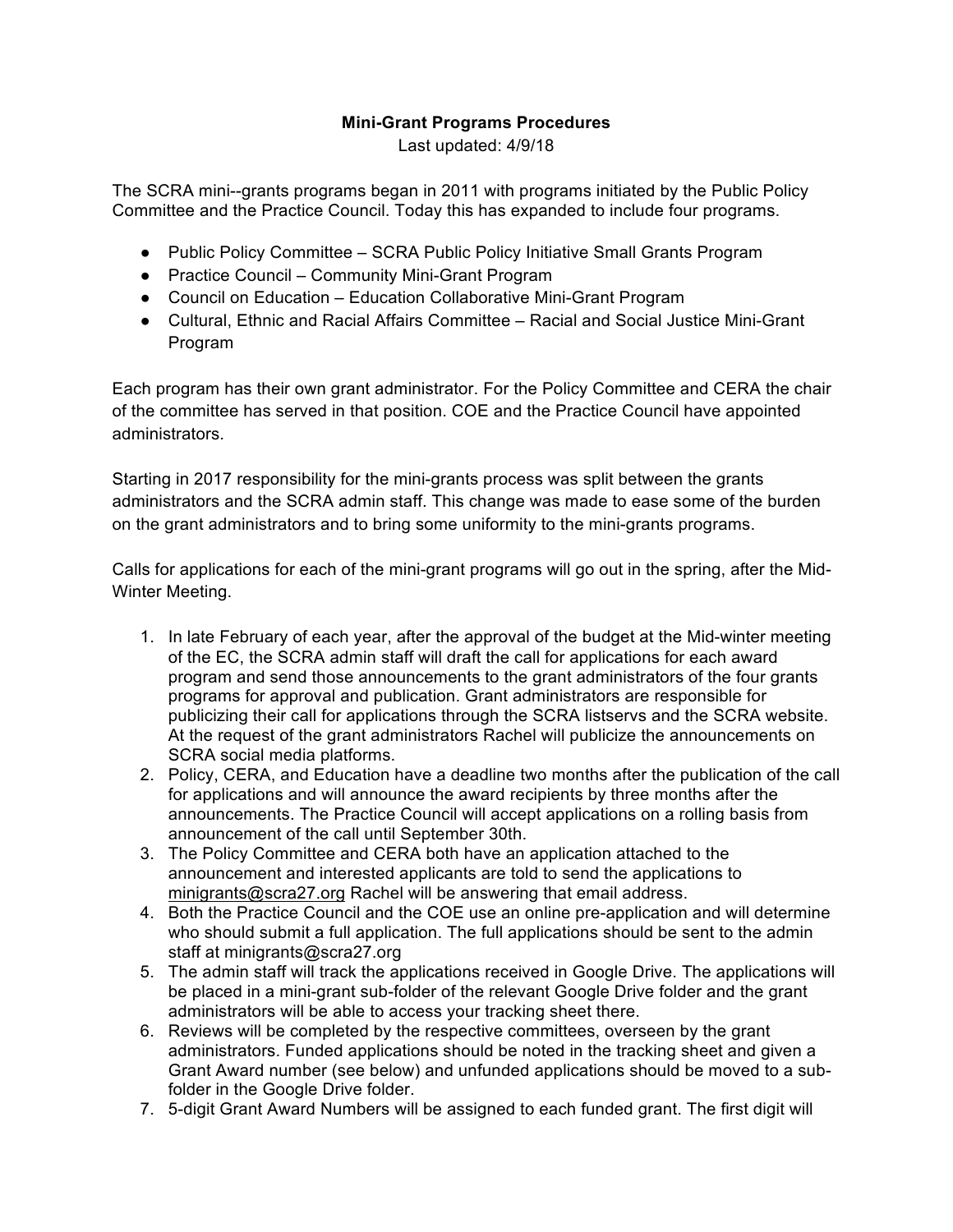signify the grant program (CERA  $-1$ ; Education- 2; Policy  $-3$ ; Practice  $-4$ ), the next 2 digits will signify the year the grant was funded, and the last 2 digits will signify the number assigned to that particular proposal, like this:

*1-17-01 (a CERA grant, awarded in 2017, the first proposal funded)*

- 8. Grant administrators shall email the applicants to inform them the result of the reviews. Successful applicants should be informed of the following in the email:
	- a. They can apply for 80% of the funded amount using the instructions on the SCRA website here: http://www.scra27.org/members1/reimbursement-form/ Those instructions are also included on the next page of this document, however, grantees should be directed to the website since that will have the most current and accurate information.
	- b. All projects are expected to be completed within one year of funding.
	- c. They will need to complete a progress report six months after the first funds are awarded.
	- d. Final reports must be completed a year of the first funds are awarded. At this point the applicants may request reimbursement of the remaining 20% of the funds.
	- e. Any deviations from the plan or budget must be approved in writing by the grant administrator.
- 9. The admin staff will send out emails for progress reports six months after the award date. The reports will be filed in the relevant Google Drive folders and the grant administrators will be notified as they are received. The grant administrators shall review the reports and address any issues.
- 10. The admin will send out emails for final reports and final disbursement forms one year after the award date. This request for final reports will include a reminder of the process for receiving the final disbursement. Final reports will be placed in the relevant Google Drive folders and the grant administers notified. Once the grant administrators have reviewed and approved the final report they will note that in the tracking sheet, and inform the admin staff.
- 11. Final reimbursement forms must be emailed to the SCRA Treasurer, the grant administrator of the committee or council awarding the grant, and minigrants@scra27.org. The final disbursement will not be processed until the grant administrator sends his or her approval to the Treasurer.
- 12. Any requests for modifications or extensions may be sent to minigrants@scra27.org, or they may be sent directly to the grant administers. In any case, those requests should be reviewed and acted upon by the relevant grant administrator and noted in the tracking sheet, and the admin staff should be informed of the outcome of the request.
- 13. Grant administrators will be responsible for publishing the results of the final reports on the SCRA website, TCP, and any other relevant outlets. The will also be responsible for reporting on the results of the grants to the EC as part of their regular MWM reports.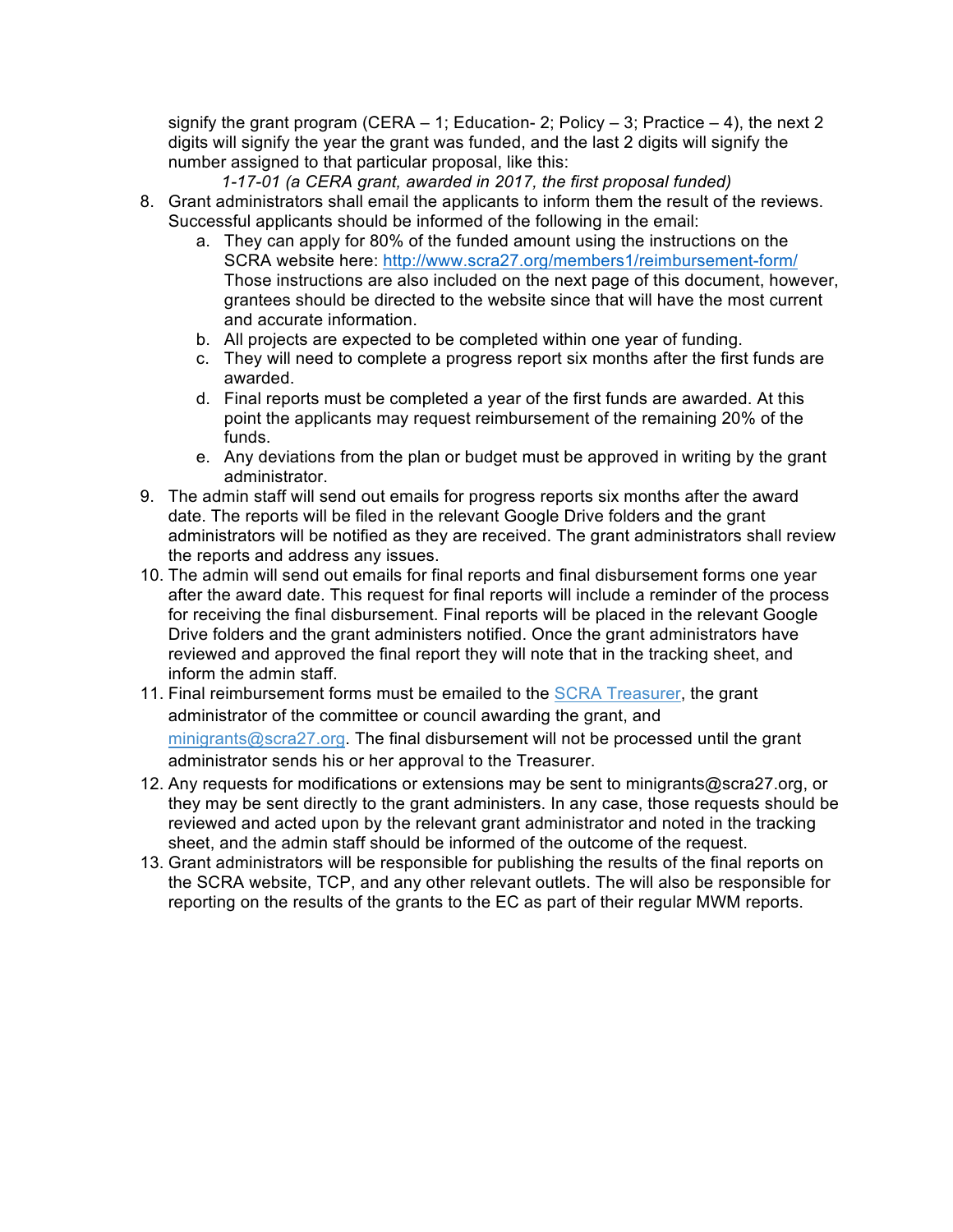## **DISBURSEMENTS FOR GRANT AWARDS (E.G., POLICY GRANTS, COMMUNITY MINI-GRANTS, CEP GRANTS)**

**SCRA grantees are encouraged to have checks issued to their employer/institution or other organization** to avoid tax consequences associated with receiving the funds directly.

However, it is possible that the checks can be issued to the individual grantee directly. In that case, the individual grantee must choose one of the following three options:

- 1. Receive payment up front and provide a W-9 (see below) to APA and receive a 1099 tax form for the amount of the award from APA at the end of the year. You would then subtract any expenses associated with the award on your tax return to avoid paying taxes on income that was not really yours.
- 2. Receive payment up front, provide a W-9, and then submit receipts for expenses to APA. APA would then issue a 1099 only for the amount of the award not substantiated with receipts
- 3. Not receive payment up front, but apply for reimbursement of expenses as they occur. No W-9 or 1099 provided (except for individuals who were paid \$600 or more for their work).

In any case, when payment is requested of SCRA, the grantee should complete the APA Disbursement/Reimbursement Form. In addition, all grantees should include a W-9 (see below), either for themselves (if using one of the options above) or for their institutions. Put the amount of the requested disbursement on line 27, Grants to Other Organizations, account #58020.

The Disbursement/Reimbursement Form **must** be sent in the original Excel format. Do not print convert it to a pdf.

Email the forms to the SCRA Treasurer **AND** to minigrants@scra27.org, **AND** to the Grant Administrator of the committee or council awarding the grant (the disbursement will not be processed without the approval of the Grant Administrator). If options 2 or 3 above are chosen, you must include digital copies of all receipts in your email.

You are responsible for keeping the original receipts.

## **INTERNATIONAL MEMBERS**

Follow the same instructions as above.. However, substitute the W-8BEN Form for the W-9 (for individuals, organizations should use the W8-BEN-E). You will receive a U.S. check unless you request a wire transfer. If you would prefer a wire transfer, you should email the completed "International Wire Transfer" form to the Treasurer. The cost of the wire transfer will be deducted from your grant.

## **IMPORTANT! IRS FORMS**

Anyone getting a disbursement not supported by receipts (e.g., grantees) choosing options #2 or #3 should submit a W-9 to APA along with their form (either by mail or email). **This is**